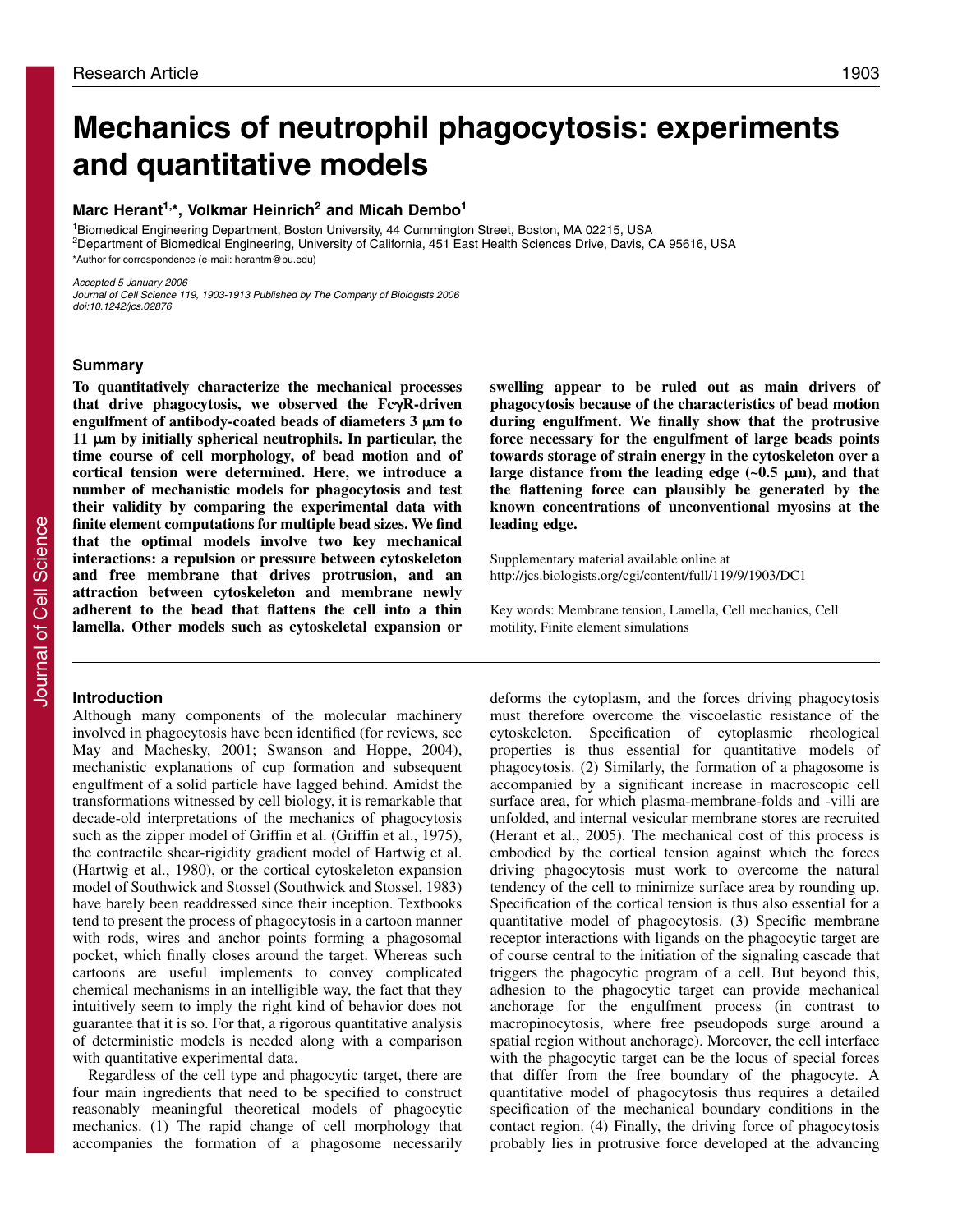rim (the leading edge) of the phagocytic cup that hugs the phagocytic target. The so-called 'polymerization force' has been invoked for this process, but although single-filament analyses have been performed, calculations of the active behavior of whole cells have been few. It is clear, though, that such driving forces need to be specified for any quantitative model of phagocytic mechanics.

Although the four ingredients listed above make abstraction of the prodigiously complex biomolecular machinery that operates in phagocytosis, their specification already represents a tall order, even for a primitive study of the mechanics of phagocytosis. Among available experimental systems, the phagocytosis of spherical beads by initially round neutrophils is closest to minimizing these mechanical unknowns by providing empirical constraints that are as tractable as possible. First and foremost, the geometry is simple in that it consists of 'a sphere that eats a sphere', with concomitant formal twodimensional cylindrical symmetry along the axis joining the center of the two spheres. Next (ingredient 1), the rheological properties of the neutrophil have been studied for decades and are fairly well defined (e.g. Evans and Kukan, 1984; Herant et al., 2003). The behavior of the cortical tension with neutrophil deformation during phagocytosis has recently also been characterized (ingredient 2) (Herant et al., 2005). Although they are at the heart of the phagocytic process, the last two ingredients (3 and 4) remain, however, poorly defined. It is the principal aim of this paper to constrain them better by comparing simulations of a variety of mechanistic models of phagocytosis with experimental data.

In the present work, we study the mechanics of  $Fc\gamma R$ -driven phagocytosis of antibody-coated beads (diameters ranging from 3  $\mu$ m to 11  $\mu$ m) by initially spherical neutrophils. We present side by side the results of microscopic observation and numerical modeling. We comment on the compatibility of various theoretical models with empirical data that encompass the time-dependent shape of the neutrophil (especially the duration of the phagocytosis), the time course of bead position and the time course of the cortical tension during phagocytosis. We show that repulsive interactions between cytoskeleton and plasma membrane are most likely to be the main mechanical drivers for phagocytosis. We further show that successful theoretical models require transverse contractile forces at the neutrophil-bead interface to yield the appropriate lamellar geometry observed during phagocytic engulfment. Finally, we show that the data appear to rule out phagocytosis models in which protrusion is caused by cytoskeletal expansion (gel swelling).

# **Results**

## Experimental findings

Some of the experimental observations used in this study have already been presented in Herant et al. (Herant et al., 2005), especially with respect to the behavior of the cortical tension. Briefly, when an antibody-coated bead is presented to a neutrophil, near instant adhesion occurs and is followed by a latency period during which no cellular activity is apparent under light microscopy. The duration of the latency period is variable (seconds, minutes) but is typically shorter for larger beads. The transition to active phagocytosis is sudden with extension of the cell-bead contact area followed by the emergence of pseudopods surging around the bead to form a phagocytic cup that progresses without interruption to complete engulfment of the bead (unless the bead is too big). It is this phase of active engulfment that is examined here.

At first inspection of the data, a pair of aggregate proxy parameters emerge as those easiest to determine. The first is the duration of phagocytosis from beginning to end of engulfment. The second is the maximum cortical tension observed during phagocytosis. Those parameters are listed in Table 1 and, unsurprisingly, they both monotonically increase with bead diameter. Of particular interest is the maximum tension of  $\sim$ 1 mN m<sup>-1</sup>, which is observed during frustrated phagocytosis of  $11 \mu m$  beads and whereby neutrophils manage to engulf only about 50% of the circumference. This tension is essentially the stall force (per unit length of leading edge), which halts further protrusion of the leading edge of the phagocytic cup. Thus, for the neutrophil, the stall force is ~1000 pN  $\mu$ m<sup>-1</sup> for a total force ~30,000 pN. Interestingly, this is consistent with data on traction forces exerted by spread – motile neutrophils that yield an average stress of 140 pN  $\mu$ m<sup>-2</sup> (Daniel Hammer, University of Pennsylvania, PA, personal communication). For the area of the half-sphere (radius 5.6  $\mu$ m, surface 200  $\mu$ m<sup>2</sup>) this gives a total force of 28,000 pN, remarkably close to our estimate derived from the tension. This is also consistent with locomotive forces measured in single neutrophils with magnetic tweezers (10,000 pN) (Guilford et al., 1995) or with micropipette counter-pressure (30,000 pN) (Usami et al., 1992).

Despite the difficulty in quantifying and rigorously delineating a sequence of shapes imperfectly observed by microscopy, some basic qualitative features of the morphologic changes that take place from the beginning to the end of phagocytic engulfment can be described (see Fig. 1). After attachment, the contact area between neutrophil and bead grows, but the cell retains a blunt, nearly spherical shape. We call this the 'pedestal-phase'. Eventually, lamellar pseudopods emerge from the cell body on either side of the bead and protrude forward around the bead. We call this the 'cup-phase'. During the cup-phase, there is a distinctive joining angle between the cell surfaces belonging to the cell body and to the lamellae. We refer to this angle as the 'body-lamella contact angle'. Finally, the bead is pulled into the cell while the cell rounds up and the body-lamella contact angle vanishes. We call this the 'rounding phase'.

The transition from pedestal- to cup-phase seems to occur fairly consistently at the moment the diameter of the contact area is approximately equal to the cell radius, regardless of the size of the bead. However, the transition between the cup-phase and the rounding-phase (relative to beginning and end of

**Table 1. Experimentally determined characteristics of bead phagocytosis compared with results obtained by a quantitative model**

| Bead<br>diameter $(\mu m)$ | Duration of<br>phagocytosis (seconds) |                 | Maximum tension<br>$(mN m^{-1})$ |            |
|----------------------------|---------------------------------------|-----------------|----------------------------------|------------|
|                            | Experiment                            | Simulation      | Experiment                       | Simulation |
| 3.2                        | 70±10                                 | 65              | $0.03 \pm 0.01$                  | 0.04       |
| 4.6                        | $100 \pm 30$                          | 105             | $0.25 \pm 0.1$                   | 0.28       |
| 6.2                        | $210\pm 60$                           | 200             | $0.65 \pm 0.2$                   | 0.65       |
| 11.2                       | $\infty(50\%)^*$                      | $\infty(45\%)*$ | $1.0 \pm 0.3$                    | 1.0        |

\*% of phagocytosed bead circumference.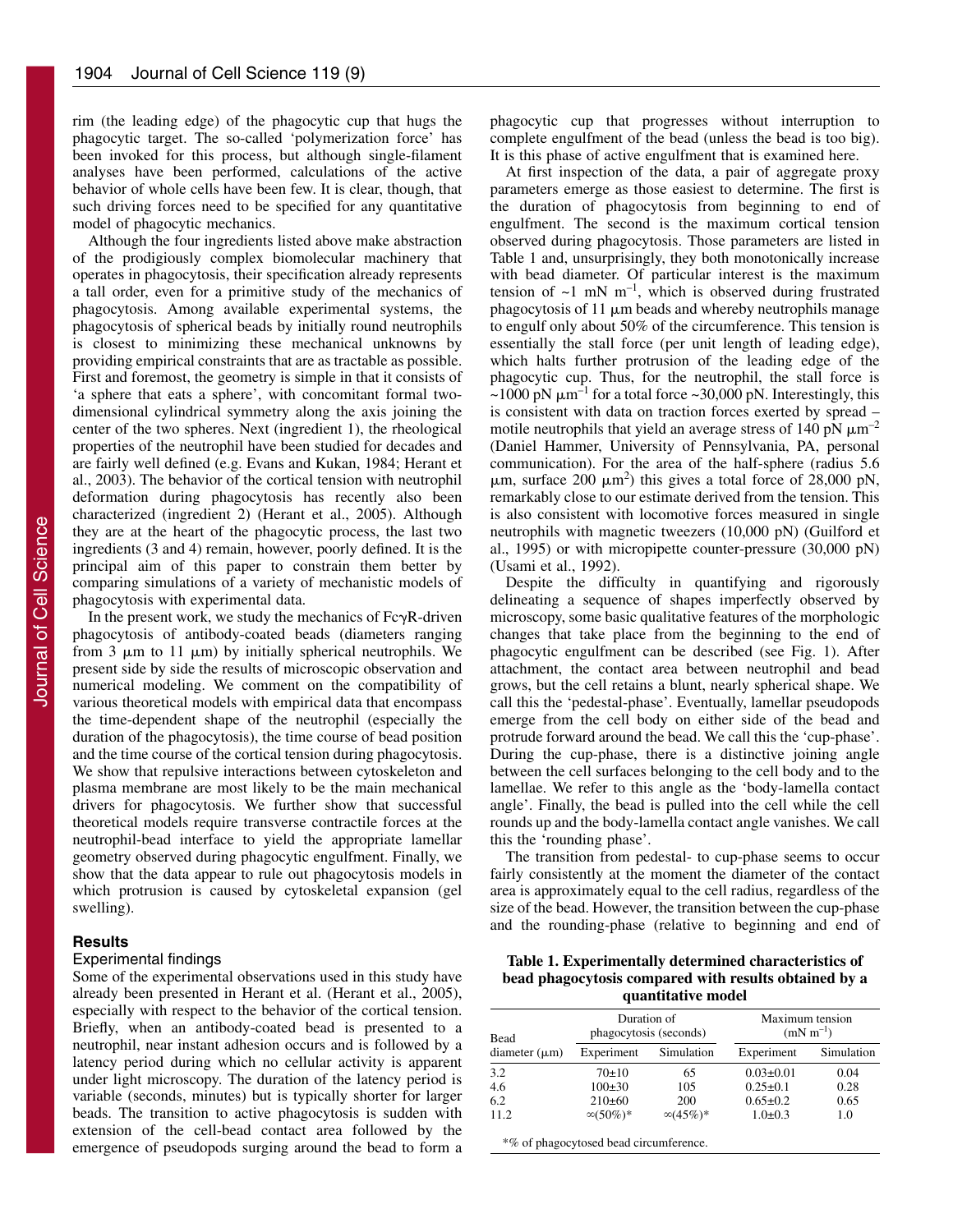

**Fig. 1.** (A) The pedestal-phase, during which the cell body acquires a slight indentation. (B) The cup-phase, during which lamellae sharply emerge from the cell body to spread over the bead. Notice the distinctive contact angle between cell body and lamella (inset). (C) The rounding-phase, during which the cell rounds up, the contact angle between cell body and lamella vanishes and the bead is pulled inwards.

engulfment) depends strongly on the size of the bead. For large beads it takes place early, whereas for smaller beads it takes place late, and for the smallest beads it may not occur at all before the end of engulfment.

The motion of the bead with respect to the cell is affected by the three phases. During the pedestal- and cup-phases the bead moves inward slightly, but during the initial part of the rounding-phase it is drawn in rapidly. Notice that, we never observe the bead moving away from the cell to any significant degree, as might be expected under the outward push of growing pseudopods. As discussed below, this has important consequences for theoretical mechanical models.

The surface tension remains low during the pedestal- and cup-phase but increases strongly during the rounding-phase to eventually decay back down after engulfment is completed. This pattern has been interpreted (see Herant et al., 2005 for details) to be the result of a first stage, during which slack in the membrane is sufficient to accommodate the initial increase in macroscopic cell area without an increase in surface tension. If the bead is large enough, the slack runs out and further surface area has to be recruited by breaking bonds that stabilize surface-folds and -villi. This leads to a rise in surface tension that partially subsides when phagocytosis is complete.

# Theoretical models

Much of our study centers on the successes and failures of various theoretical models of neutrophil phagocytosis. We deem the minimum requirements for a successful model to be the following. (1) The model should incorporate self-consistent mass and momentum transport. This is, de facto, the case in this study because our modeling is based on mass and momentum conservation laws. (2) The model should yield the correct time development of neutrophil morphology during phagocytosis. This includes the succession of the pedestal, cup and rounding-phases as well as the proper duration of engulfment. (3) The model should be compatible with the observed time-dependent motion of the bead with respect to the neutrophil. (4) The model should yield the correct time course for the cortical tension during phagocytosis. We should remark here that, as discussed in the Materials and Methods, because the theoretical behavior of the surface tension with surface area was derived from observations of phagocytosis, a kinematically accurate model is expected to automatically provide an approximately correct tension. (5) The constitutive

relations (e.g. magnitude of protrusive force along the rim of the phagocytic cup) should be biologically plausible. This, of course, is the crux of model believability but in many cases cannot be fully ascertained because the data on the biophysical details are simply not available. (6) Since the cell does not have any 'external' means of assessing the bead size, there cannot be explicit dependence of the model on bead dimensions. In other words, once the set of free parameters of a model are fixed, they should remain valid for different bead diameters. We point out, however, that there exists implicit dependence of the model on bead size as, for instance, the total area of contact and its associated total 'flattening force' increase with bead diameter.

In the process of testing mechanical models of phagocytosis, we have tried many different ideas, most of which proved wrong in some place or another, by yielding incorrect shapes, incorrect time courses, etc. Altough it is not possible to recapitulate them here, we would like to make the point that what does not work is in many ways just as interesting as what does or, to follow Popper, much of the worth of what we do is about invalidating models that might have at first blush seemed reasonable. In what follows, we first outline the optimal model that worked best. We then move on to show that a flattening contractile force is an important component of that model (and probably any potential model), by demonstrating what happens when it is removed. We later present a gel-swelling model that fails. We end with a more detailed view of the importance of cortical tension in the time-dependent development of cell morphology.

# A model that succeeds: membrane-cytoskeleton repulsion with flattening force

We begin with a cartoon that summarizes the key features of the model (Fig. 2). As contact occurs between bead and cell, Fc $\gamma$ R receptors are sequentially engaged like in the zipper model of phagocytosis (Griffin et al., 1975). Newly formed adhesion sites anchor the internal cytoskeleton relative to the bead. We then postulate two active mechanisms leading to engulfment. The first is that polymerization of actin at the



**Fig. 2.** Schematic description of a mechanical model of neutrophil phagocytosis. The cell-bead interface is stabilized by adhesion sites that act as anchors to the internal cytoskeleton. Myosin motors draw down F-actin, thus pulling the bead into the cell or, equivalently, the cell onto the bead. Polymerization of new actin near the contact line (the leading edge) drives protrusion around the bead.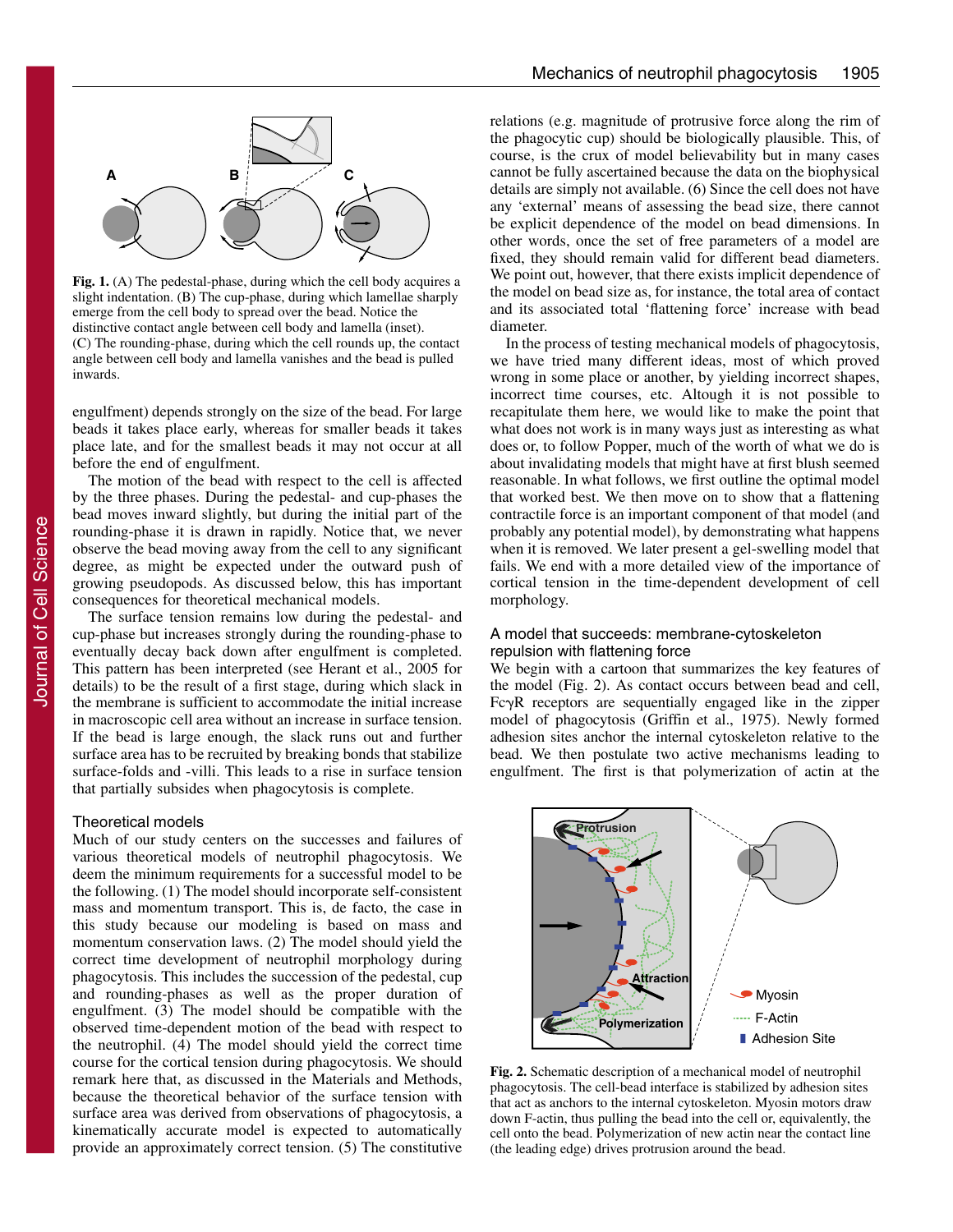leading edge (the cell-bead contact line) drives protrusion through repulsive interactions between the cytoskeleton and the free membrane. The second is that contractile activity at the cell-bead interface drives flattening through attractive interactions between the cytoskeleton and the bound membrane.

The implementation of this model in the reactive interpenetrating flow formalism is done as follows. A small region of membrane  $(-1 \mu m)$  is taken to emit polymerization messenger at high level, thus driving up the network concentration in that area by a factor of about 20. Simultaneously, during engulfment, every patch of cell surface newly adherent to the bead is taken to exert an attractive force on the internal network that is initially in the order of 1000 pN  $\mu$ m<sup>-2</sup> and that decays over a time scale of 1 minute. Since there is new surface adhering as engulfment progresses, the attractive force remains principally localized near the leading edge.

At the beginning of a simulation, the virtual spherical cell, which is filled with a low-baseline network concentration, is placed in tangential contact with the bead. Emission of polymerization messenger is turned on and, after a timescale of  $-\tau_n=20$  seconds, the network reaches an equilibrium value that drives protrusion around the bead. Simultaneously, the attractive force of newly formed cell-bead contact areas is ramped-up linearly to its regular value (~1000 pN  $\mu$ m<sup>-2</sup>) over



The main physical parameters that determine the dynamical behavior of the model are the cytoplasmic viscosity, the cortical tension, the membrane-cytoskeleton interaction strength and the flattening force. These four factors are obviously coupled with the cytoskeletal density that is strongly influenced by chemistry. In neutrophils, viscosity and cortical tension are well constrained by prior experimental and numerical results (Herant et al., 2003; Herant et al., 2005), so that they are not amenable to further tuning. Moreover, the maximum cytoskeletal (network) density can at the most reach a few percent of the volume fraction. This leaves only the membrane-cytoskeleton interaction strength as a significant tunable parameter with which to obtain the right dynamical timescales (the flattening force mostly impacts morphology). This parameter was therefore varied until agreement with the aggregate parameters (phagocytosis duration and maximum surface tension) of Table 1 was good.

Figs 3 and 4 show a direct comparison between simulations and experimental data (see also supplementary material Movies 1, 2). Notice that, for each bead radius, we used images from our best dataset – namely the one in which the cell and the bead were in the clearest focus, not the one that agreed best

> with our simulations. Three images were picked for each bead size, depicting the three phases of engulfment (Fig. 1). These images were then matched with simulation data that corresponded to the same time intervals, e.g. the time span between first and second microscopic image is the same as the time span between first and second simulation image. We also provide plots of the cortical tension and bead position for the displayed dataset versus that calculated by simulation. Finally, to illustrate the natural variability of neutrophil behavior, we also include a case where measured surface tension differs significantly from the one originally selected.

> Inspection of the data presented in Figs 3 and 4 shows that the overall match between experiment and simulation is fair – about the best one could expect with such a complex

**Fig. 3.** Phagocytosis of  $3.2 \mu m$  (top) and  $4.6 \mu m$ (bottom) beads. Experimental and simulation images shown at synchronized times indicated by orange arrows on line-plots. Color inside the simulated cells indicates the cytoskeletal volume fraction in percent (% network). Tension plots show experimental data in grey (filled squares correspond to shown micrographs, empty squares to other phagocytoses of same diameter beads purposefully selected for significant difference). For graphs on the left, the heavy black line shows total surface tension from simulation (red is the elastic contribution  $\gamma_{el}$  and blue is the viscous contribution  $\gamma_{vis}$ ). On the right, bead center position is shown with respect to the back of the cell. A magnification of the boxed area shown in the middle image of the second half of this figure is shown in Fig. 5.

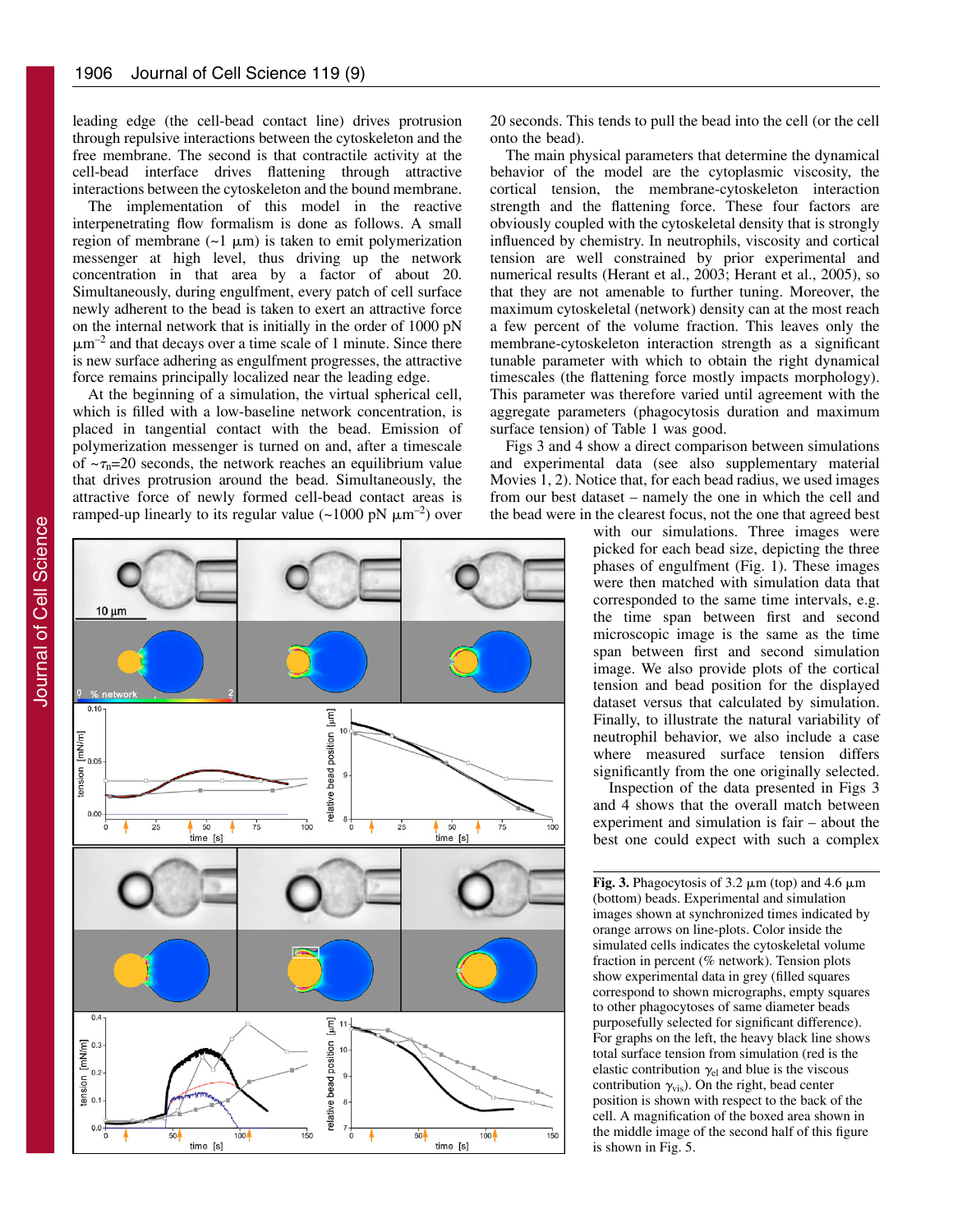biological system. We comment on a few selected points that we consider of special interest. (1) Generally consistent with experimental data, the simulation of the  $3-\mu m$ -bead phagocytosis does not show a rounding-phase (at least before the end of engulfment), as witnessed by the fact that the cellbody to lamella contact-angle remains sharply defined throughout. This is because the increase of surface area of the cell is less than the threshold that drives surface tension up significantly (see section on surface tension and cell morphology). (2) The simulation of the  $4.6 \mu m$  bead phagocytosis yields a tension curve in poor agreement with that observed experimentally, especially in that the latter stays elevated after engulfment is complete. This is evidence that in contrast to our essentially passive model of elastic and viscous cortical tension, there exists a contribution from active processes operating in the absence of surface expansion. (3) In the phagocytosis of 4.6  $\mu$ m, 6.2  $\mu$ m and 11.2  $\mu$ m beads, rapid inward motion of the bead is observed as soon as the tension rises significantly (when the change of cell surface area goes



above a threshold). As the energetic cost of recruitment of new surface area increases, pseudopod length is minimized by the cell drawing the bead into itself.

The focus of this work is on whole-cell mechanics rather than lamellar dynamics. Nevertheless, we should like to comment briefly on the findings of our model regarding the lamella that spontaneously develops at the leading edge of our virtual neutrophils. Fig. 5 shows an expanded view of the lamella for the  $4.6 \mu m$  phagocytosis displayed in Fig. 3. Whereas it is apparent that the polymerization messenger is horizontally rather than vertically stratified, the cytoskeleton is mostly vertically stratified. This is owing to two reasons. The first is that the contractile force exerted by the area attached to the bead pulls the cytoskeleton down. The second is that, since the boundary condition at the bead interface is 'no-slip' in addition to 'stick' (zero velocity), the cytoskeleton there cannot easily be dissipated by advection flows. The resulting highdensity layer of network adjacent to the bead provides excellent viscous bracing against which the leading edge can thrust out.

> One may also notice the region of somewhat lower network concentration next to the free membrane at the leading edge, which is simply the result of network-membrane repulsion.

> In the frame of reference of the substratum (i.e. the bead), forward progression of the lamella is evident and is accompanied by a slow rearward and downward motion of the interior cytoskeleton. In the frame of reference of the cell, centripetal flow of cytoskeleton is obviously more noticeable. This is in line with observations of treadmilling cytoskeletal flow in the lamellae of migrating cells (e.g. Wang, 1985; Vallotton et al., 2004). Finally, we point out that lamellar geometry and flow fields were obtained without any assumptions regarding cytoskeletal anisotropy.

## A contractile flattening force is necessary

In our exploration of mechanical models of phagocytosis, we found it necessary to postulate that molecular motors (presumably, but not necessarily myosins) anchored to the substratum (the bead) pull on the interior cytoskeleton (Fig. 2). Although prior studies have hinted at contractile phenomena during phagocytosis (Evans et al., 1993; Vonna et al., 2003), this type of contractile activity has not been proposed before. We postpone a review of the experimental evidence on the role of myosins in phagocytosis until the discussion section. However, it is worthwhile to examine what happens when this component of the model is removed.

Fig. 6 shows simulations of  $3$ - $\mu$ m-bead and 6-m-bead phagocytoses performed with and without contractile flattening force. The

**Fig. 4.** Same as previous figure for the phagocytosis of 6.2  $\mu$ m (top) and 11.2  $\mu$ m (bottom) beads.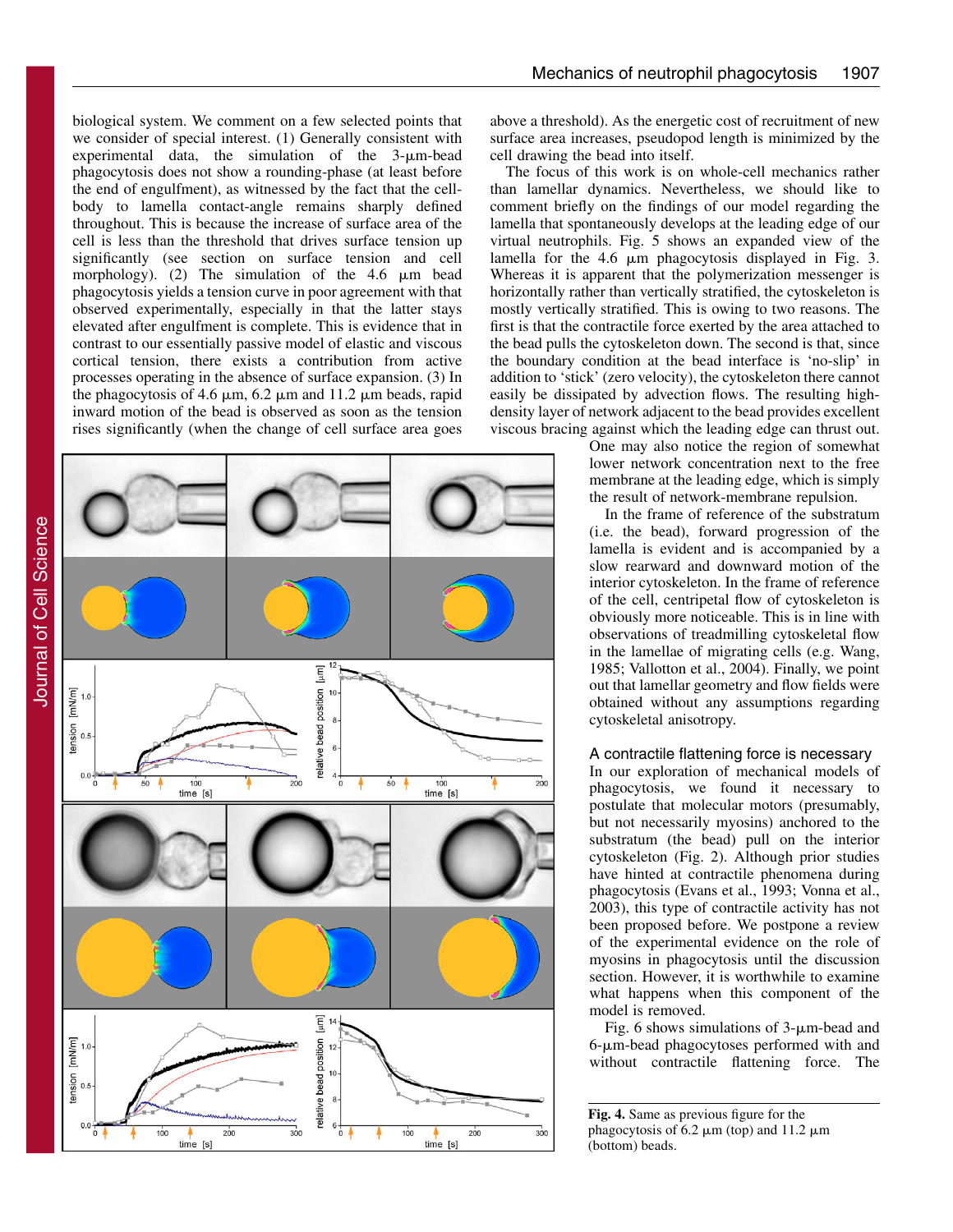following differences are observed in the absence of force. Not unexpectedly, the lamellae are significantly thicker (by >50%). The 3  $\mu$ m bead is pulled in less (apparent length pulled in *l*=0.6  $\mu$ m without flattening vs *l*=1.4  $\mu$ m with flattening compared to observed  $l \sim 1.3 \mu m$ ). At the close of engulfment of a 6  $\mu$ m bead, the neutrophil is much rounder (apparent eccentricity of cell outline at the end of engulfment *e*=0.17 without flattening vs *e*=0.45 with flattening compared to observed *e*~0.5). All these findings go against the experimental evidence and, in our view, make the membrane-cytoskeleton-repulsion model inadequate in the absence of a flattening force. Whereas it is certainly possible that alternative mechanisms might be invoked to its rescue, this approach seemed the simplest and possibly the most plausible.



**Fig. 5.** Structure of the lamella for the 4.6  $\mu$ m phagocytosis at 55 seconds (see boxed area in Fig. 3). (Top) Cytoskeletal volume fraction and velocity field with respect to the bead (substratum frame). (Bottom) Polymerization messenger concentration and cytoskeletal velocity field with respect to the cell (lamella frame). The white patch of membrane corresponds to the region of enhanced messenger emissivity. Notice that, the velocity of the cytoskeleton vanishes in the substratum frame at the cell-bead interface due to the no-slip boundary condition. Notice also the high density of cytoskeleton at that same interface due to the contractile force directed down toward the substratum.



**Fig. 6.** Comparison of simulations with and without contractile flattening force;  $3.2 \mu m$  bead (left),  $6.2 \mu m$  bead (right); with contractility (top), without contractility (bottom).

# A model that fails: gel swelling

An alternative to the polymerization force as a driver of cellular protrusion is gel swelling – or, in other words, an alternative to membrane-network repulsion is network-network repulsion (Herant et al., 2003). The idea is that repulsive forces (entropic, electrostatic, etc.) between filaments lead to the expansion of overdense regions created by locally enhanced polymerization. This mechanism has previously been shown to be able to reproduce observations of multiple neutrophil phenomena such as pseudopod extension (Herant et al., 2003). However, we will argue here that it is extremely difficult for this type of model to account for what is observed in phagocytosis.

There are two main problems inherent to a gel-swelling model of phagocytosis. The first lies with the key experimental observation that the bead never moves away from the cell. This immediately places strong constraints on swelling models since a build-up of network just interior to the bead is expected to expand and at least initially, push the bead out. The second problem is that pseudopods have a tendency to swell and become thick. Both these problems can be partially remedied by the introduction of a contractile flattening force of the type already described above. Such a force helps to prevent both the outward motion of the bead and the thickening of the pseudopods, but even then, a number of difficulties remain.

For a swelling stress capable of generating protruding force corresponding to the stall surface tension  $(-1 \text{ mN} \text{ m}^{-1})$ observed in the incomplete phagocytosis of an  $11 \mu m$  bead, the flattening force per surface area has to be large  $(-6000)$  pN  $\mu$ m<sup>-2</sup>) at the leading edge: this is improbable (see Discussion). Worse, the delicate balance between large swelling and flattening forces leads to a strong sensitivity of the simulations on the precise choice of force parameters. If the flattening force is slightly too low, the bead is pushed out and the phagocytic cup is much too thick. If the flattening force is slightly too high, the bead moves inward faster than is observed and pseudopods may pinch off. Finally, even with optimally chosen parameters, transient shapes are observed that do not match observations (Fig. 7).

It would be possible to damp-out this oversensitivity to parameter choice by increasing the cytoplasmic viscosity but the latter is already well constrained in the case of neutrophils (Herant et al., 2003) and cannot be adjusted. We believe that the requirement for fine-tuning of parameters to obtain a reasonable match to the observed dynamics of phagocytosis invalidates cytoskeletal expansion as the principal mechanical driver. Biological behaviors should be robust to the expected high level of perturbations and variations that occur in living processes, and a putative mechanism that displays an exquisite parameter dependence has to be rejected. This does not mean, however, that some degree of cytoskeletal swelling does not occur – there are reasons to believe that it is necessary to prevent separation of cytosol and cytoskeleton in externally imposed deformations such as pipette aspiration, although such a role can also be carried out by cytoskeletal elastic stiffness (Herant et al., 2003).

# Surface tension determines transient cellular morphology

The synchronization of the transition from the cup-phase to the rounding-phase (see Fig. 1) with the increase in cortical tension is not a coincidence; it is explainable in simple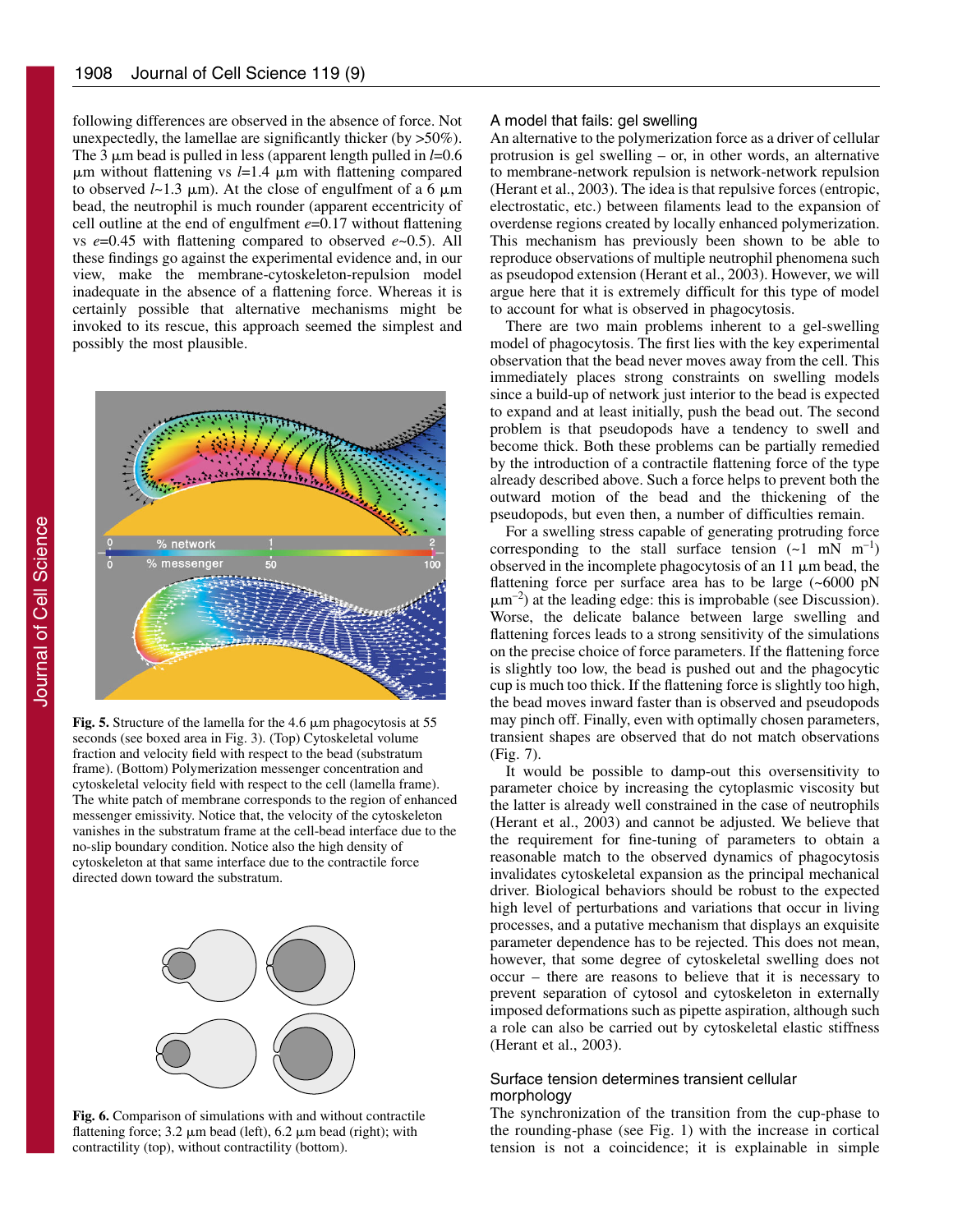

**Fig. 7.** Bead position vs time for simulations of the phagocytosis of a  $3.2 \mu m$  bead. Solid lines correspond to cytoskeleton-membrane repulsion models, dashed lines to cytoskeletal swelling models. For each model, the flattening force was varied by  $\pm 33\%$  around the best fit (thick line). Notice the strong dependence of the bead-trajectory in the cytoskeleton swelling model. Notice also that, for the best fit in this model, the shape of the cell at 20 seconds shows a phagocytic cup of excessive thickness compared with observations.



**Fig. 8.** Impact of cytoplasmic viscosity  $\eta$  and cortical tension  $\gamma$  on transitional cell shapes. (Top) Two patterns in the spreading of an initially hemispherical droplet. (Bottom) Simulations of  $11$ - $\mu$ m-bead phagocytosis with two different levels of membrane slack (26% and 52%). Tension is plotted [black, normal slack (taut), grey, increased slack] together with cell shapes at 60 seconds. Notice the effacement of the body-lamella contact angle in the taut simulation.

physical terms, and such an understanding can only buttress confidence in the validity of the models developed in this study. Let us start by considering a viscous, initially hemispherical, droplet whose base begins to spread for unspecified reasons. Let the outward velocity of the dropletsubstrate contact line be  $v_c$ . Does the droplet send out a precursor film or does it spread as a whole spherical cap (Fig. 8)? The answer depends on the relative importance of the surface tension  $\gamma$  that tends to minimize surface area by maintaining a spherical cap shape, and the interior viscosity  $\eta$  that resists deformation of the droplet body. By simple dimensional analysis, the velocity of deformation of the droplet body is  $v_b \sim \gamma/\eta$  (this upper limit is approximately correct as long as the body is not too thin) (see de Gennes,

1985 for details). Thus, if  $v_b \gg v_c$  the droplet spreads as a cap but if  $v_b \ll v_c$ , a precursor film travels ahead of the body.

Turning to neutrophil phagocytosis, it is found that the typical velocity of the leading edge moving around the circumference of the bead is  $v_c$  -0.1  $\mu$ m second<sup>-1</sup>. The overall viscosity of the cell body is  $\eta \sim \eta_0 \theta_0 = 6 \times 10^2$  Pa seconds. The cortical tension on the other hand is highly variable due to a threshold effect in area expansion. For area increases (over spherical area) of less than 26%, the cortex remains fairly slack and  $\gamma_{\text{slack}}$ ~0.03 mN m<sup>-1</sup>. For larger area increases, the cortex becomes taut and  $\gamma_{\text{taut}}$ ~0.3 mN m<sup>-1</sup>. Using those numbers to compute the velocity of the body-lamella contact line (Fig. 1) one gets  $v_{\text{slack}}$ ~0.05  $\mu$ m second<sup>-1</sup> < $v_c$  and  $v_{\text{taut}}$ ~0.5 $\mu$ m second<sup>-1</sup>  $>v_c$ . At first the lamella extends ahead of the cell body, but when the area expansion reaches the threshold that causes a sharp increase in tension, the body of the cell subsumes the lamella by rounding up.

To illustrate this, we have simulated the phagocytosis of an  $11 \mu m$  bead by a cell with double than usual membrane slack (52% vs 26%). Fig. 8 shows that, indeed, the model with the lower surface tension produces longer lamellae when measured from the leading edge to the body-lamella contact angle. Finally, we point out that this analysis only pertains to transient shapes observed during engulfment. Once the leading edge stops moving (i.e. after engulfment is complete), the cell always evolves towards a spherical shape.

## **Discussion**

Whereas failure of a mechanistic model to reproduce experimental data is usually a fairly strong argument for rejection, success in reproducing observations is unfortunately a weaker argument for acceptance. To strengthen the case, it is necessary to establish, if not the validity, at least the plausibility of the model's key assumptions. We therefore consider the biological underpinnings of the constitutive laws governing protrusion and flattening as implemented in our optimal model of phagocytosis.

## Leading edge protrusion

There is good evidence that phagocytic engulfment and migratory cell spreading involve the same cytoskeletal machinery (May and Machesky, 2001) and it is thus in this generalized setting that we discuss our models for lamellar progression. Our optimal model of phagocytosis (Fig. 2) postulates that the driving force for protrusion is provided by a repulsion between cytoskeleton and plasma membrane. This repulsion is, for now, uncharacterized but the question naturally arises whether its magnitude – as determined by our computational experiments – can plausibly be achieved.

The disjoining force between cytoskeleton and membrane derives from a stored energy per surface area, much in the way that a bunch of parallel coiled springs can store energy to push a plate. The constitutive law that we have used in our calculations implies that the energy available for work is  $\psi_0^{\textit{nM}}d_Mm\theta_n$ , where  $d_M$  is the effective range over which the cytoskeleton membrane interaction contributes the energy density  $\sim \psi_0^{nM} m \theta_n$  (see Table 2). In our calculation  $\psi_0^{\text{m}}d_M=1.3\times10^{-3}$  pN  $\mu$ m<sup>-1</sup>, and m~60 so that the stored energy is (in the natural unit of energy  $k_B T \sim 4.3 \times 10^{-21}$  Joules)  $2.3 \times 10^7 \theta_n k_B T \mu m^{-2}$ . Since the turnover of the actin network is rapid, it is unlikely that the free energy associated with a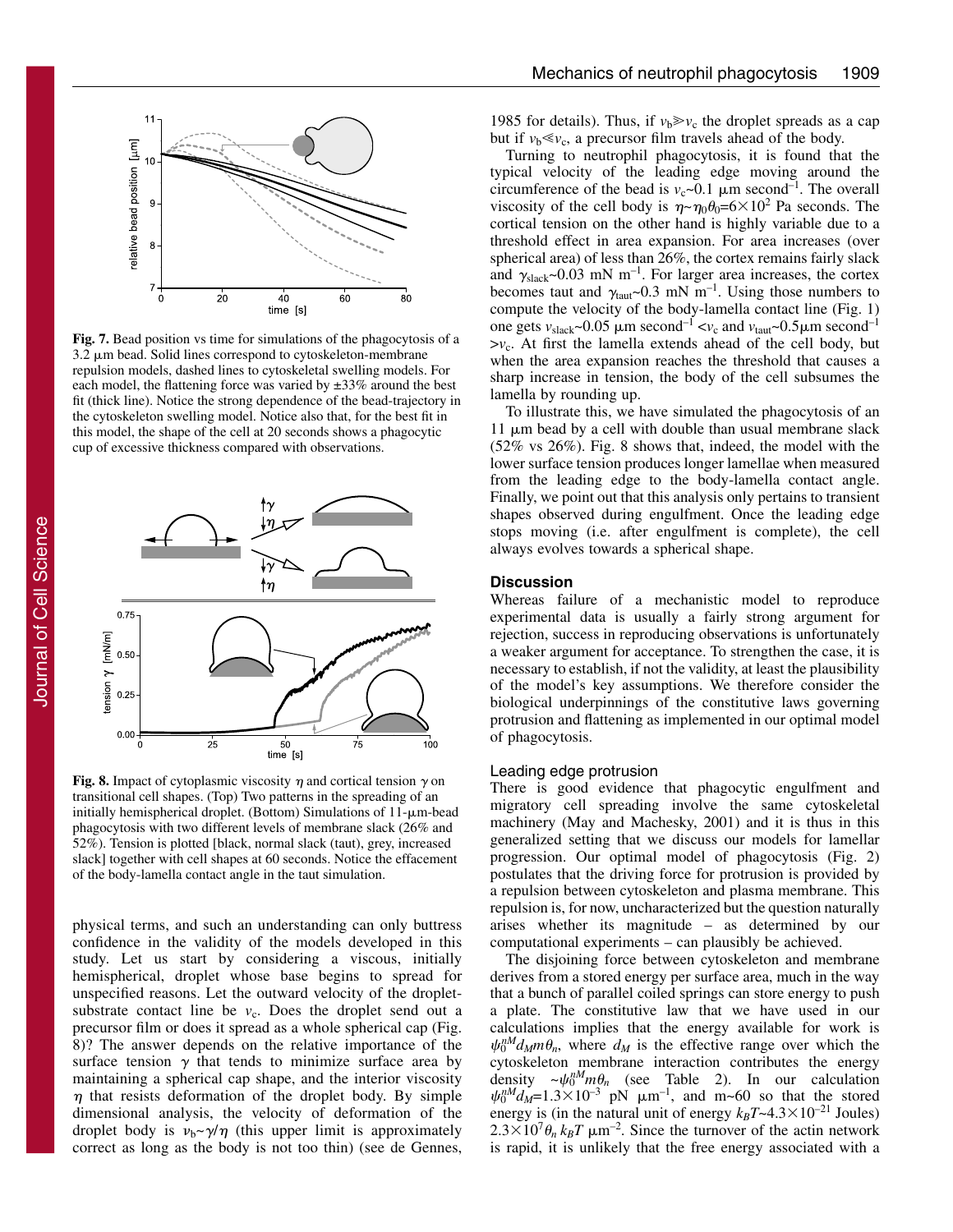monomer addition is more than a few  $k_B T$ , but let us assume a generous 5  $k_B T$ . The energy density associated with this is 5  $k_B T \theta_n / V_n$  where  $V_n$  is the volume of a single actin monomer. Taking,  $V_n = \frac{4}{3}\pi (2.7 \text{ nm})^3$ , the energy density becomes  $\psi^{nM} \theta_n =$  $6.1 \times 10^7 \theta_n k_B T \mu m^{-3}$ . This yields  $d_M \sim 0.4 \mu m$  as a lower limit of the range of the stress field.

This is a large distance compared with the monomeric and other solvated molecular scales, but it is smaller than the F-actin persistence length (e.g. Kovar and Pollard, 2004). This means that the stress field has to be stored in the large-scale strain energy from deformation of the cytoskeleton. For this to be the case, the timescale for filament lengthening over a distance  $d_M$ must not be longer than the time for filament-strain relaxation. Or, in other words, because strained filaments tend to relax by flowing backward without producing forward motion, this 'loss of strain' must be compensated by the 'production of strain' with the polymerization of new filaments. The relaxation time is given by the ratio of the viscosity to the stress energy at  $\eta_0 \bar{\theta}_n / \psi^{nM} \bar{\theta}_n \sim 2$  seconds. However, the monomeric addition rate to free filaments is of the order of at least a hundred per second (Pollard, 1986) leading to a lengthening that is indeed at least  $d_M$  over the relaxation time. The magnitude of the protrusion is therefore plausible because it does not lead to a rate of strain relaxation by viscous dissipation faster than the rate of strain creation by polymerisation.

# Contractile flattening force and the role of myosins in phagocytosis

Our optimal model of phagocytosis (Fig. 2) postulates the existence of molecular motors that are anchored to the cell-bead interface and pull down on the actin cytoskeleton. Although this mechanism has not been proposed before, a number of observations give it plausibility. One cannot exclude a role for actin-cross-linking proteins or microtubules as agents of the flattening force, but the most likely motor(s) have to be myosin(s). It is well established that myosin is present in the phagocytic cup, especially at the leading edge of pseudopods (Valerius et al., 1981). However, in the case of  $Fc\gamma R$ -mediated phagocytosis by macrophages, it appears that (conventional) myosin II activity is not necessary for engulfment (Olazabal et al., 2002), and we can confirm this for our own experimental conditions because addition of the myosin II inhibitors ML-7 or blebbistatin did not have a major impact on neutrophil phagocytic activity (data not shown). The case of unconventional myosins is more complicated because there are many. Nevertheless, multiple unconventional myosins have been shown to localize at phagocytic cups in various model systems such as *Acanthamoeba* (Ostap et al., 2003), *Entamoeba* (Voigt et al., 1999), *Dictyostelium* (Titus, 2000), and macrophages (Diakonova et al., 2002). Despite these findings, the functional dependence of phagocytosis on unconventional myosins has been difficult to delineate clearly because they might have overlapping functions, though an impact on phagocytosis has been demonstrated by knockout experiments in *Dictyostelium* (Jung et al., 1996) and macrophages (Cox et al., 2002). In addition, because our simulations without a flattening force (see Fig. 6) show only a moderate change in morphology during phagocytosis rather than outright phagocytic failure, the effects of successfully turning off the 'flattening force' in experiments are probably subtle.

Interpretations of the role of myosins in phagocytosis have

varied. For instance, the suggestion that they act to tighten the purse-string at the stoma of the phagosome has been made (Swanson et al., 1999), but this would only be effective past midpoint of engulfment. More often heard is the notion of shearing activity by which a sliding interaction between myosin and actin produces a longitudinal (with respect to the pseudopod) rather than a transverse force – as in our model (e.g. Chavrier, 2002). However, a potential difficulty of models based on shearing motors is that they require a high degree of cytoskeletal organization that clearly distinguishes between front and rear. That this is the case is not clear from the tangles of filaments seen in electron microscopy (Ryder et al., 1984). On the other hand, a flattening force offers a number of advantages. Orientation is natural because the substratum is de facto 'down'. Efficiency of forward thrust tends to be improved because wasteful growth in the 'up' direction is restrained, and also because contraction lays down, adjacent to the nascent phagosome, a thick mat of actin that provides viscous bracing for forward pseudopodial motion against cortical tension.

Whereas the force exerted by a single, active myosin molecule is well determined to be around 1 pN (Finer et al., 1994; Molloy et al., 1995) the number of myosins active in a cell remains uncertain. Quantitative estimates of a few hundred to a few thousand molecules per  $\mu$ m<sup>2</sup> of cell area have been published for *Acanthamoeba* (Baines et al., 1992; Baines et al., 1995). The magnitude of the attractive force posited in the optimal model of 1000 pN  $\mu$ m<sup>-2</sup> in the area of the leading edge is thus reasonable. A force of 6000 pN  $\mu$ m<sup>-2</sup> as necessitated by a swelling model is, though not impossible, less likely.

## **Materials and Methods**

### **Experiments**

The experimental procedure has been described in detail in Herant et al. (Herant et al., 2005). Briefly, polystyrene beads (Polysciences, Inc., Warrington, PA) were incubated with bovine serum albumin (BSA) overnight, washed, incubated for 1 hour at room temperature with polyclonal rabbit anti-BSA antibody (ICN Biomedicals, Aurora, OH) and then saved for future use. On days of experiments, a drop of whole blood was obtained by finger prick and microliter quantities of both blood and antibody-coated beads were separately introduced into an experimental chamber filled with heparinized Hanks balanced solution (with  $Ca^{2+}$  and  $Mg^{2+}$ ; Sigma, St Louis, MO) with 10% autologous plasma. Individual beads and quiescent spherical neutrophils were then selected visually among the background erythrocytes, picked up with opposing micropipettes and brought into brief contact. Once adhesion occurred (usually immediately), beads were released and the ensuing phagocytosis was observed using a  $63\times$  objective under brightfield illumination (Axiovert inverted microscope, Carl Zeiss Microimaging, Inc., Thornwood, NY) and a cooled 12-bit video camera (SensiCam, The Cooke Corp., Auburn Hills, MI). Application of the same experimental protocol in control experiments using albumin-coated beads without antibody did not elicit adhesion or phagocytosis from neutrophils, providing strong evidence that the phagocytosis we observed was indeed antibody-mediated.

The aspiration pressure required to maintain a cytoplasmic projection of stationary length inside the micropipette holding the neutrophil was monitored during the experiments using a setup previously described (Heinrich and Rawicz, 2005). Pressure data were then transformed into cortical tension data by using the law of Laplace relating the tension  $\gamma$  to aspiration pressure  $\Delta P$  and membrane curvatures, which yields  $\gamma = \frac{1}{2}\Delta P/(1/R_p - 1/R)$  where *R* is the cell radius, and  $R_p$  is the pipette radius.

#### Theory

The methodology used here to model phagocytosis has been described and validated in the context of other neutrophil phenomena in Herant et al. (Herant et al., 2003). Briefly, it assumes that at the mesoscopic scale (a scale that is small compared with the whole cell, but large compared to individual molecules), the principal actors of neutrophil mechanics are the membrane, the cytosol and the cytoskeleton, and that their roles can be captured by the methods of continuum mechanics. The membrane defines the boundary of the cell and, to the extent that cytoplasmic volume is conserved (as observed in our experiments), it can be thought to be impermeable to bulk volume fluxes. It contributes to the mechanical behavior of the neutrophil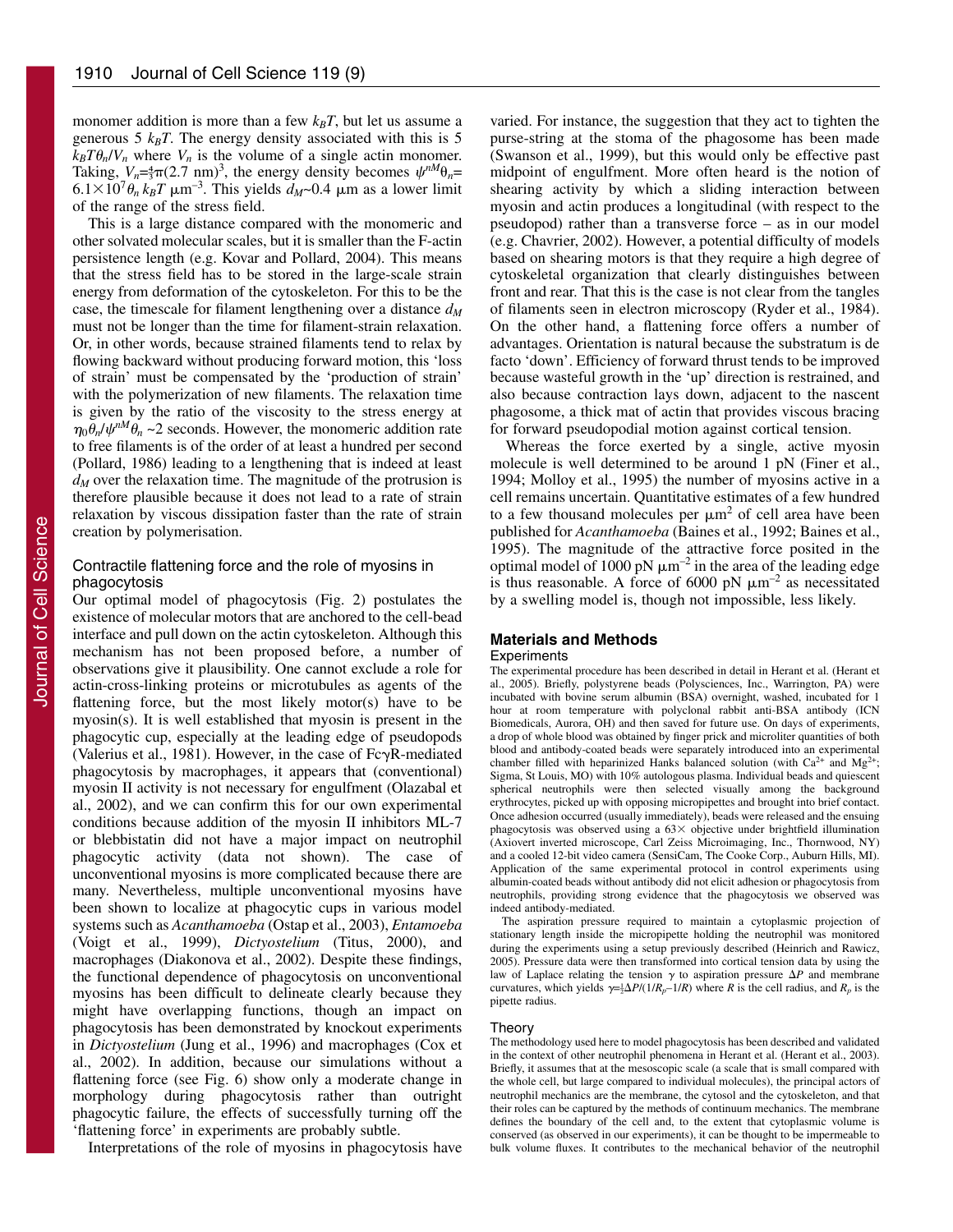through the cortical tension at free surfaces and boundary conditions at contact surfaces (e.g. at the interface with the phagocytic target). The aqueous cytosol is a passive player but its incompressibility allows it to transmit pressure stresses. It is also a medium through which chemical signals can diffuse. The cytoskeleton is

membrane interactions (e.g. cytoskeleton-membrane disjoining force) represent generalized formulations (Herant et al., 2003). Finally, the distinction between cytosol and cytoskeleton, although well-defined, is not permanent. For example, a solvated G-actin monomer belongs to the cytosolic phase but can convert to the cytoskeletal phase when polymerized into F-actin. Notice that, our models do not consider distinct mechanical properties for the nucleus like some others have done (Kan et al., 1999). In the case of neutrophils the nucleus is segmented in smaller lobules that are easily movable. Furthermore, our observations show that even in extreme deformations, such as during the phagocytosis of large beads, there is no evidence of stiffer intracellular organelles of significant size getting in the way.

The reactive interpenetrating flow formalism originally formulated by Dembo and Harlow (Dembo and Harlow, 1986) provides an appropriate framework in which to cast the ideas described above in a quantitative manner. In all that follows, the subscript '*s'* denotes 'solvent' (cytosol) related quantities and '*n'* denotes 'network' (cytoskeletal) quantities. When subscripts are omitted, network is implied. The basic idea is that at every point of the cellular interior, one can define volume fractions of solvent and network  $\theta_s$  and  $\theta_n$ , and the velocity fields of each of the two phases **v***<sup>s</sup>* and **v***n*. Notice that, these two velocities usually differ (as is the case when water flows through a squeezed sponge, for instance). Within this picture, problems of cell mechanics are reduced to determining the change in time of the volume fraction and velocity field for the network and the solvent. To do so, the laws of mass and momentum conservation can be used to define evolution equations.

Phase-conservation equation

$$
\theta_n + \theta_s = 1 \tag{1}
$$

Incompressibility equation

$$
\nabla \cdot (\theta_n \mathbf{v}_n + \theta_s \mathbf{v}_s) = 0.
$$
 (2)

Network-conservation equation

$$
\frac{\partial \theta_n}{\partial t} = -\nabla \cdot (\theta_n \mathbf{v}_n) + J , \qquad (3)
$$

where *J* is the net rate of conversion of solvent to network (cytosol to cytoskeleton) by polymerization at a given location.

Solvent-momentum equation

$$
-\theta_s \nabla P + \mathcal{H} \theta_s \theta_n (\mathbf{v}_n - \mathbf{v}_s) = 0 , \qquad (4)
$$

where  $P$  is the pressure, and  $\mathcal H$  is the solvent-network drag coefficient (this assumes that the cytosol is essentially inviscid except for interactions with the cytoskeleton via Darcy's law).

Network-momentum equation

$$
-\theta_n \nabla P - \mathcal{H} \theta_s \theta_n (\mathbf{v}_n - \mathbf{v}_s) - \nabla \cdot \mathbf{\Psi}^{nn} - \nabla \cdot \mathbf{\Psi}^{nn} + \nabla \cdot \{\eta [\nabla \mathbf{v}_n + (\nabla \mathbf{v}_n)^T] \} + \mathbf{F}^{cl} + \mathbf{F}^{ext} = 0
$$
 (5)

In this equation,  $\Psi^{nn}$  is the stress (tensor) of the network due to interfilament forces,  $\Psi^{nM}$  is the network-membrane interaction term,  $\eta$  is the viscosity,  $\mathbf{F}^{\text{el}}$  is the elastic force due to deformations, and **F**ext includes applied body forces.

#### Constitutive relations

Prescriptions are necessary to provide closure to the mass and momentum equations: these are the constitutive equations that link physical laws and biological behaviors. The constitutive parameters that are used for our calculations are listed in Table 2.

#### Network polymerization

For simplicity, the net rate of polymerization of network is set by first order kinetics:

$$
J = \frac{\theta_{\text{eq}} - \theta_n}{\tau_n} \,, \tag{6}
$$

where  $\theta_{eq}$  is the equilibrium network concentration, and  $\tau_n=20$  seconds is the timescale to reach that equilibrium (e.g. see Cassimeris et al., 1990). In our simulations,  $\theta_{eq}$  is set by the (dimensionless) local concentration *m* of a polymerization messenger:

$$
\theta_{\text{eq}} = \theta_0 (1 + m) \,, \tag{7}
$$

## **Table 2. Parameters used for the simulations**

| Parameters                                      | Symbol                      | Best model                                    |
|-------------------------------------------------|-----------------------------|-----------------------------------------------|
| Neutrophil radius                               | $R_0$                       | $4.25 \mu m$                                  |
| <b>Network polymerization parameters</b>        |                             |                                               |
| Baseline-network density                        | $\theta_0$                  | $10^{-3}$                                     |
| Network-turnover time                           | $\tau_n$                    | 20 seconds                                    |
| Messenger concentration                         | m                           |                                               |
| Equilibrium network                             | $heta_{eq} = \theta_0(1+m)$ |                                               |
| Messenger diffusion coefficient                 | $D_m$                       | 0.1 $\mu$ m <sup>2</sup> second <sup>-1</sup> |
| Messenger-decay time                            | $\tau_m$                    | 1 second                                      |
| Messenger-penetration depth                     | $d_m = \sqrt{D_m \tau_m}$   | $0.3 \mu m$                                   |
| Stimulated messenger emissivity*                | $\epsilon_m$                | $20 \mu m$ second <sup>-1</sup>               |
| <b>Momentum equation parameters</b>             |                             |                                               |
| Specific network viscosity <sup>†</sup>         | $\eta_0$                    | $6\times10^5$ Pa second                       |
| Disjoining-force strength $\ddot{\tau}$         | $\psi_0^{nM}d_M$            | $1.3$ mN m <sup>-1</sup>                      |
| Specific network-swelling-pressure <sup>§</sup> |                             | 0                                             |
| Flattening-force strength <sup>1</sup>          | $\frac{\psi_0^{nn}}{f_0^b}$ | $3\times10^4$ pN $\mu$ m <sup>-5</sup>        |
| Flattening-force range                          | $d_0$                       | $0.3 \mu m$                                   |
| Network-solvent drag                            | H                           | 160 pN s $\mu$ m <sup>-4</sup>                |

\*Unstimulated emissivity is 0.5. For the swelling calculation, stimulated emissivity was set to 8.

<sup>†</sup>Baseline viscosity is thus  $\theta_0 \eta_0$  =600 Pa second.

‡ The dynamically relevant term is the network-membrane potential energy times its range  $d_M$ .

Specific network swelling pressure was set to  $3\times10^5$  Pa for the gel swelling calculations.

¶ This is an approximate 3D-value derived from the actual 2D cylindrical geometry implementation.

where  $\theta_0$  is a baseline (quiescent) network concentration,  $\theta_0 = 0.1\%$  as per estimates of Watts and Howard (Watts and Howard, 1993). The polymerization messenger is taken to be produced by the plasma membrane with emissivity  $\epsilon_m$ (m second<sup>-1</sup>), lifetime  $\tau_m$  (1 second), and diffusion coefficient  $D_m$  (m<sup>2</sup> second<sup>-1</sup>) so that

$$
\frac{\partial m}{\partial t} = -\nabla \cdot (m\mathbf{v}_s) - \frac{m}{\tau_m} + D_m \nabla^2 m \,,\tag{8}
$$

with appropriate von Neumann boundary conditions:

$$
\mathbf{n} \cdot \nabla m = \frac{\epsilon_m}{D_m} \,,\tag{9}
$$

where **n** is the unit normal vector to the membrane.  $D_m$  and  $\tau_m$  are chosen such that the penetration depth  $\sqrt{D_m \tau_m}$  is small (0.3  $\mu$ m); as a result  $\theta_n = \theta_0 = 0.1\%$  for most of the interior of the cell. However, when the neutrophil is stimulated, the emissivity rises sharply in certain areas resulting in localized polymerization and increase in equilibrium network concentration up to about 40 times the baseline concentration  $(\hat{\theta}_{eq}^{max} \sim 40 \theta_0)$ . Notice that, the 'messenger' is, of course, a catch-all for a complicated collection of biochemical intermediates, and is not intended to represent a real single signaling molecule.

#### Network-network interaction

In simulations of the cytoskeletal 'swelling model', we have implemented an isotropic stress term proportional to the network concentration, i.e.:

$$
\mathbf{\Psi}^{nn} = \psi_0^{nn} \theta_n \mathbf{I} \,, \tag{10}
$$

where  $\mathbf I$  is the unit tensor. If  $\psi_0^m$  is positive, one has a repulsive pressure-like term that causes overdense regions of network to expand.

#### Network-membrane interaction

In simulations of the cytoskeletal 'membrane repulsion model', we implement an additional stress term present only in a cortical layer of thicknes  $d_M$ ; this term has the form:

$$
\mathbf{\Psi}^{nM} = \psi^{nM} \mathbf{n} \mathbf{n} \tag{11}
$$

where **nn** is the dyadic of the unit vector outward normal to the membrane. For  $\psi^{nM}$ positive the effect is to cause a normal stress or pressure that acts to push the membrane out. Naturally, the network experiences an equal and opposite reaction so that this stress corresponds to a disjoining force that tends to expand the cortical network layer. In the case of a polymerization force model,  $\psi^{nM}$  naturally depends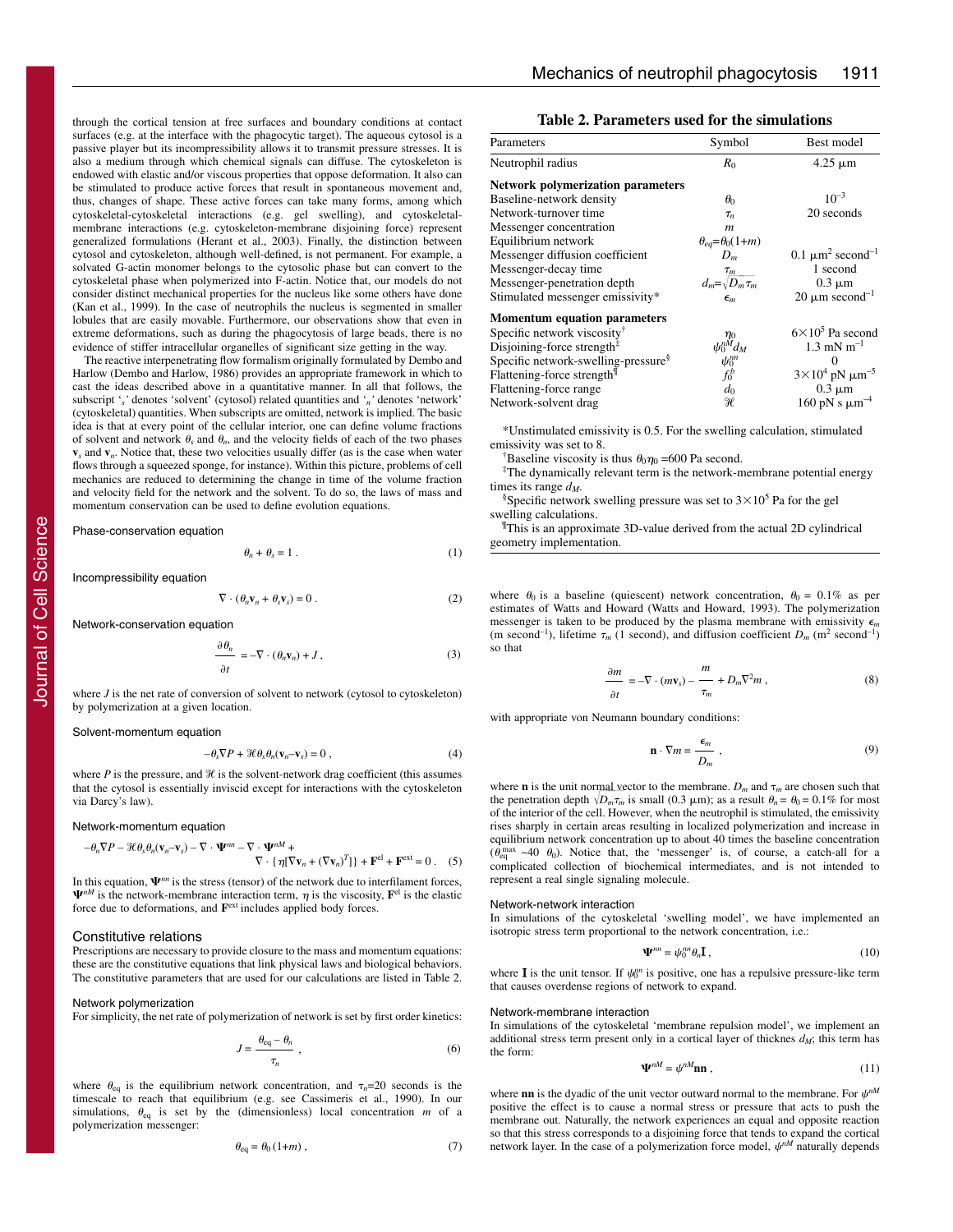on the local polymerization rate (driven by the messenger *m*) and network density: in the calculations we have taken  $\psi^{nM} = \psi_0^{nM} m \theta_n$ .

#### Network viscoelasticity

The viscosity is taken to be approximately linearly dependent on network concentration:

$$
\eta = \eta_0 \theta_n \exp \left( \theta_n / \theta_g \right). \tag{12}
$$

For strain rates of order  $0.1$  seconds<sup> $-1$ </sup> in activated neutrophils, it was previously found that  $\eta_0 = 6 \times 10^5$  Pa second for baseline viscosity  $\eta_0 \theta_0 = 6 \times 10^2$  Pa second was appropriate (Herant et al., 2003). This baseline viscosity is higher than that found in aspiration experiments of passive neutrophils (~100 Pa second) (Hochmuth, 2000), because neutrophil activation and lower strain rates both appear to increase the cytoplasmic viscosity, presumably through enhanced cross-linking of the cytoskeleton. A network gelation concentration threshold  $\theta_{g}=0.1$  is also added; it helps stabilize lamellae against collapse and increases protrusive forces in stall conditions by improving bracing characteristics. On physical grounds, positing such a gelation process is reasonable to the extent that high-density networks can become highly crosslinked, but we also note that almost everywhere in our simulated cell  $\theta_n \leq \theta_g$ . The elastic stress term  $\mathbf{F}^{el}$  (used in Herant et al., 2003) was found to have little impact on the phagocytic models (results not shown) and was therefore set to zero for simplicity.

#### Body forces

As explained in Results under 'A contractile flattening force is necessary', an attractive force between the cell-bead interface and the cytoskeleton was found to be necessary. We set the force between a unit volume element of cytoskeleton and a unit area of bead neutrophil interface to be

$$
\mathbf{f}^b = f_0^b \exp(-dl d_0) \frac{\mathbf{d}(\mathbf{d} \cdot \mathbf{n})}{d^2} , \qquad (13)
$$

where **n** is the unit normal to the interface, **d** is the vector joining the surface to the volume element,  $d_0=0.3 \mu m$  is a force decay length scale, and  $f_0^b$  is the 'flattening force' coefficient. This functional form was chosen as the simplest that gave a smooth force with a well-defined range. Other, more complicated forms were tested as well; they tended to give similar results as long as the range and magnitude were comparable. Integrating the force exerted by an elementary surface patch over the covered half-space volume beneath it, one can show that the total force exerted by a unit surface area on the interior cytoskeleton is of order  $f_0^b d_0^3$ .

#### Boundary conditions, surface tension

Boundary conditions have to be specified for both solvent- and network-phases. If we assume impermeability of the plasma membrane to both water and cytoskeleton, we have:

$$
\mathbf{v}_s \cdot \mathbf{n} = \mathbf{v}_n \cdot \mathbf{n} = \mathbf{v}_M \cdot \mathbf{n} \,, \tag{14}
$$

where **n** is the unit normal vector to the membrane and  $v_M$  is the velocity of the membrane.

For convenience, the frame of reference of the simulations is such that the bead is stationary while the neutrophil moves around it. At the solid neutrophil-bead interface normal velocities vanish, i.e.  $\mathbf{v}_s \cdot \mathbf{n} = \mathbf{v}_n \cdot \mathbf{n} = 0$ . We further assume that due to anchoring of the cytoskeleton through transmembrane adhesion sites, the tangential network velocity must vanish (no-slip) at the neutrophil-bead interface, i.e.  $\mathbf{v}_n \cdot \mathbf{t} = 0$ (where **t** is the membrane tangent vector). Finally, we assume strong adhesion: whenever a patch of free boundary comes into contact with the bead surface it is irreversibly immobilized and we do not allow detachment, regardless of boundary stresses.

For free boundaries, stress balance across the membrane requires equating the internal stress tensor with external stresses while taking into account the contribution of surface tension:

$$
\eta[\nabla \mathbf{v}_n + (\nabla \mathbf{v}_n)^T] \cdot \mathbf{n} - \mathbf{\Psi} \cdot \mathbf{n} - P\mathbf{n} = -2\gamma \kappa \mathbf{n} \,,\tag{15}
$$

where  $\Psi$  is the full interior network stress tensor,  $\gamma$  is the cortical tension, and  $\kappa$  is the mean curvature of the surface.

Specification of the membrane tension demands care. Let  $A_0$  be the macroscopic area of the cell in its spherical state, and *A* the area of the cell in its deformed state. During phagocytosis, the area  $A$  increases, and an area  $\Delta A$  is recruited by unfurling folds and villi:

$$
\Delta A = (A + 0.05A_0) - A_0 - A_{\text{exo}} \,. \tag{16}
$$

The  $0.05A_0$  correction corresponds to the extra cellular area due to the projection in the micropipette used to probe the tension (which, for simplicity we do not model in our simulations). The correction  $A_{\text{exo}}=A_0[1+0.5 \text{ min } (t/300 \text{ seconds}, 1)]$ corresponds to the new area delivered to the plasma membrane by exocytosis, which we take to be linearly dependent on *t* over 300 seconds up to a maximum delivery of membrane of 50% of *A*<sup>0</sup> (Herant et al., 2005).

In prior work (Herant et al., 2005), it was found that threshold effects determine tension during phagocytosis-driven membrane expansion, probably in part because folds and villi are enzymatically 'unzipped' to increase spare membrane availability. The critical threshold for area expansion above which surface tension increases substantially is 26% (with a a standard deviation of 11%, reflecting significant cellto-cell variability). We distinguish two contributions to the surface tension such that  $\gamma = \gamma_{\text{el}} + \gamma_{\text{vis}}$ . The first comes from an elastic term that is a function of area expansion *A* only. We had previously found that

$$
\gamma_{\rm el} = \begin{cases}\n0.010 + 0.16 \frac{\Delta A}{A_0} \text{ mNm}^{-1} & \text{if } \Delta A \le 0.26A_0 \\
-0.50 + 2.14 \frac{\Delta A}{A_0} \text{ mNm}^{-1} & \text{if } \Delta A > 0.26A_0\n\end{cases}
$$
\n(17)

The second term is the viscous contribution to the surface tension, deriving from the dynamical disruption of bonds that occurs when area expansion leads to the unraveling of membrane stored in folds and villi. We had previously found that

$$
\gamma_{\text{vis}} = \begin{cases}\n0 & \text{if } \frac{dA}{dt} \le 0 \text{ or } \Delta A \le 0.26A_0 \\
\eta_\gamma \frac{dA/dt}{A} & \text{if } \frac{dA}{dt} > 0 \text{ and } \Delta A > 0.26A_0\n\end{cases}
$$
\n(18)

We have used  $\eta_{\gamma}$ =75 mN m<sup>-1</sup> second (Herant et al., 2003; Herant et al., 2005).

#### Numerical methods

 $\gamma_{\rm vi}$ 

The simulations presented in this paper were obtained by solving the model equations through a Galerkin finite element method using a mesh of quadrilaterals as described previously (Dembo, 1994; Herant et al., 2003). Briefly, the calculation is advanced over a time step  $\Delta t$  (determined by the Courant condition or other fast time scale of the dynamics) by means of five sequential operations: (1) We advect the mesh boundary according to the network flow and then reposition mesh nodes for optimal resolution while preserving mesh topology, boundaries and interfacial surfaces (Knupp and Steiberg, 1994). (2) We advect mass from the old mesh positions to the new mesh using a general Eulerian-Lagrangian scheme with upwind interpolation (Rash and Williamson, 1990). (3) We conduct diffusive mass transport and simultaneously carry out any chemical reactions. This is done according to a backward Euler (implicit) scheme coupled with a Galerkin finite element treatment of spatial derivatives and boundary conditions. (4) We use constitutive laws to compute necessary quantities such as viscosities and surface tensions. (5) Finally the momentum equations and the incompressibility condition together with the applicable boundary conditions are discretized using the Galerkin approach and the resulting system is solved for the pressure, network velocity and solvent velocity using an Uzawa style iteration (Temam, 1979). The computational cycle is repeated until engulfment is complete (the leading edges meet around the phagocytic target) or 300 seconds have elapsed (incomplete phagocytosis of 11  $\mu$ m beads).

Cylindrical symmetry allows the use of a two-dimensional mesh to solve the axisymmetric version of the equations described above. Numerical convergence was confirmed by checking that the results were not sensitive to variations of the tolerance of the different iterations performed by the code as well as to variations of the spatial resolution. Calculations were conducted using 64-bit arithmetic on a Linux PC workstation. The code was compiled with the Absoft Fortran 90 compiler. Post-processing was performed with a variety of publicly available software packages (SuperMongo, DISLIN, GMV, Origin) as well as with customized code.

This work was supported by Whitaker biomedical engineering research grant RG-02-0714 to MH, NIH grant RO1 GM72002 to MD, and NIH grant HL 65333 to E. Evans supporting VH. We gratefully acknowledge technical assistance from J. Park.

#### **References**

**Baines, I. C., Brzeska, H. and Korn, E. D.** (1992). Differential localization of Acanthamoeba myosin I isoforms. *J. Cell Biol.* **119**, 1193-1203.

- **Baines, I. C., Corigliano-Murphy, A. and Korn, E. D.** (1995). Quantification and localization of phosphorylated myosin I isoforms in Acanthamoeba castellanii. *J. Cell Biol.* **130**, 591-603.
- **Cassimeris, L., McNeill, H. and Zigmond, S. H.** (1990). Chemoattractant-stimulated polymorphonuclear leukocytes contain two populations of actin filaments that differ in their spatial distributions and relative stabilities. *J. Cell Biol.* **110**, 1067-1075.
- **Chavrier, P.** (2002). May the force be with you: Myosin-X in phagocytosis. *Nat. Cell Biol.* **4**, E169-E171.
- **Cox, D., Berg, J. S., Cammer, M., Chinegwundoh, J. O., Dale, B. M., Cheney, R. E. and Greenberg, S.** (2002). Myosin X is a downstream effector of PI(3)K during phagocytosis. *Nat. Cell Biol.* **4**, 469-477.
- **de Gennes, P. G.** (1985). Wetting: statics and dynamics. *Rev. Mod. Phys.* **57**, 827-863.